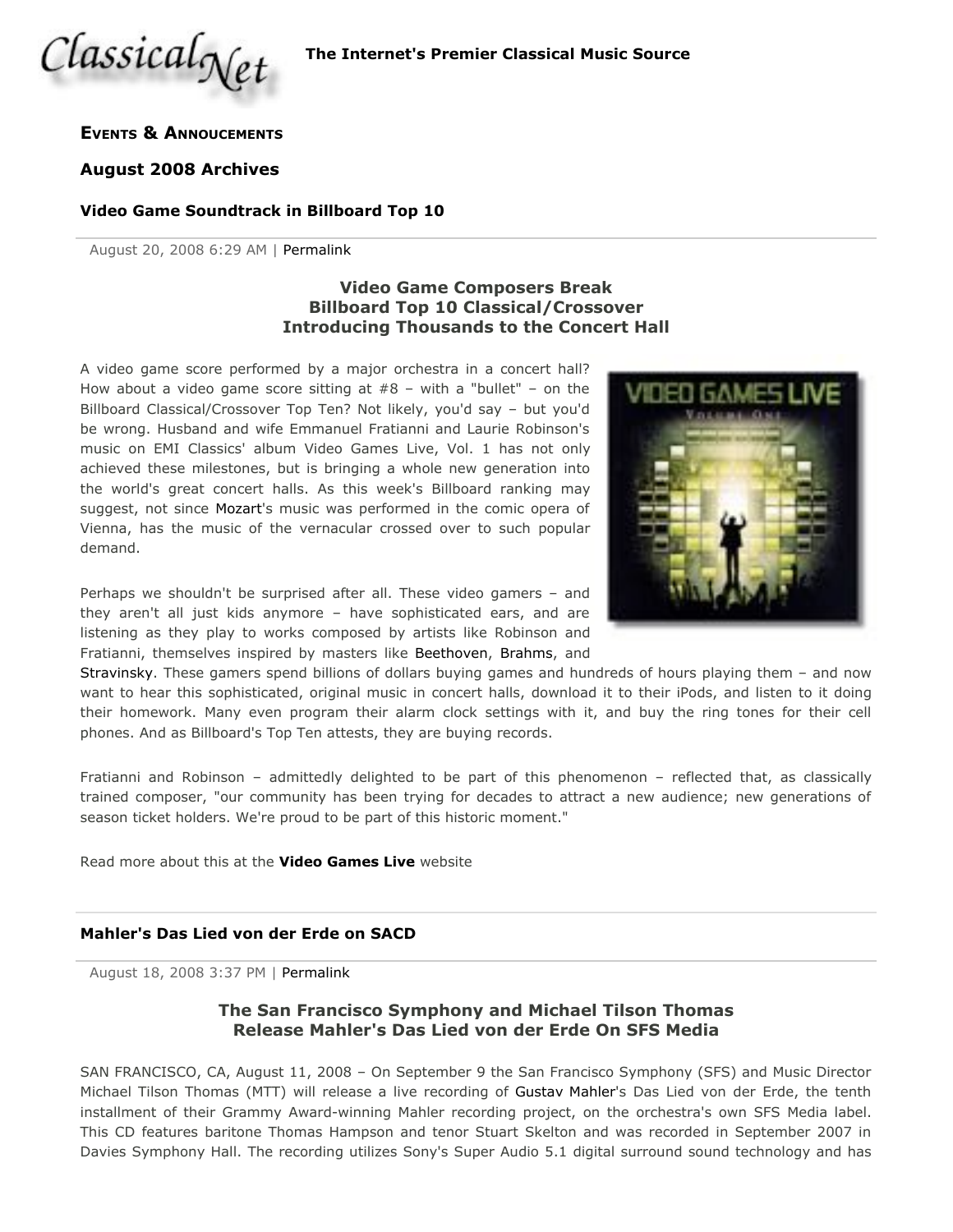audio options for both traditional CD listeners and those with SACD players. SFS Media releases are distributed in

the U.S. by Harmonia Mundi USA and in Canada by SRI and are available from shopsfsymphony.org and from Amazon, ArkivMusic & CD Universe among other retailers:

Since the project began in 2001, the San Francisco Symphony has recorded eight of the nine Mahler symphonies, Kindertotenlieder and the Adagio from the unfinished Tenth Symphony. Because of the commercial and artistic success of the Mahler recording project, the SFS has expanded it to include recordings of all Mahler's works for voices, chorus and orchestra, including a remastering of their earlier recording of Das klagende Lied. In 2007 Thomas Hampson and the SFS also recorded songs from Mahler's Des Knaben Wunderhorn for the series. Additional works still to be recorded



include Mahler's Rückert Lieder, Songs Of A Wayfarer and the balance of the songs from Des Knaben Wunderhorn. A recording of Mahler's Symphony No. 8, Symphony of a Thousand, is scheduled in Davies Symphony Hall this November 19-22. Soloists include sopranos Erin Wall, Elza van den Heever, and Laura Claycomb, mezzo-soprano Katarina Karneus, tenor Anthony Dean Griffey, and bass-baritone James Morris. The performance includes the San Francisco Symphony Chorus under the direction of Ragnar Bohlin, the San Francisco Girls Chorus and the Pacific Boychoir. Other soloists will be announced at a later date. The Symphony of a Thousand is slated for release in the fall of 2009 and will be paired with Mahler's Adagio from his unfinished Symphony No. 10, recorded by the SFS in Davies Symphony Hall in 2006.

Read more about this at the **San Francisco Symphony** website.

### **Les Misérables at the Hollywood Bowl**

August 5, 2008 3:11 PM | Permalink



**LA Phil Presents – Les Misérables In Concert – August 8, 9, 10 at the Hollywood Bowl**

Friday and Saturday 8/8-8/9: 8:30 pm Sunday 8/10: 7:30 pm

Hear the People Sing! For three nights only, Boublil & Schönberg's Tony-winning Les Misérables, the world's longest-running musical, will be presented in a staged concert adaptation, featuring the Hollywood Bowl Orchestra and an all-star cast, including Brian Stokes Mitchell, J. Mark McVey, Melora Hardin, Rosie O'Donnell, Lea Michele, and John Lloyd Young.

Log on to HollywoodBowl.com for tickets and information.